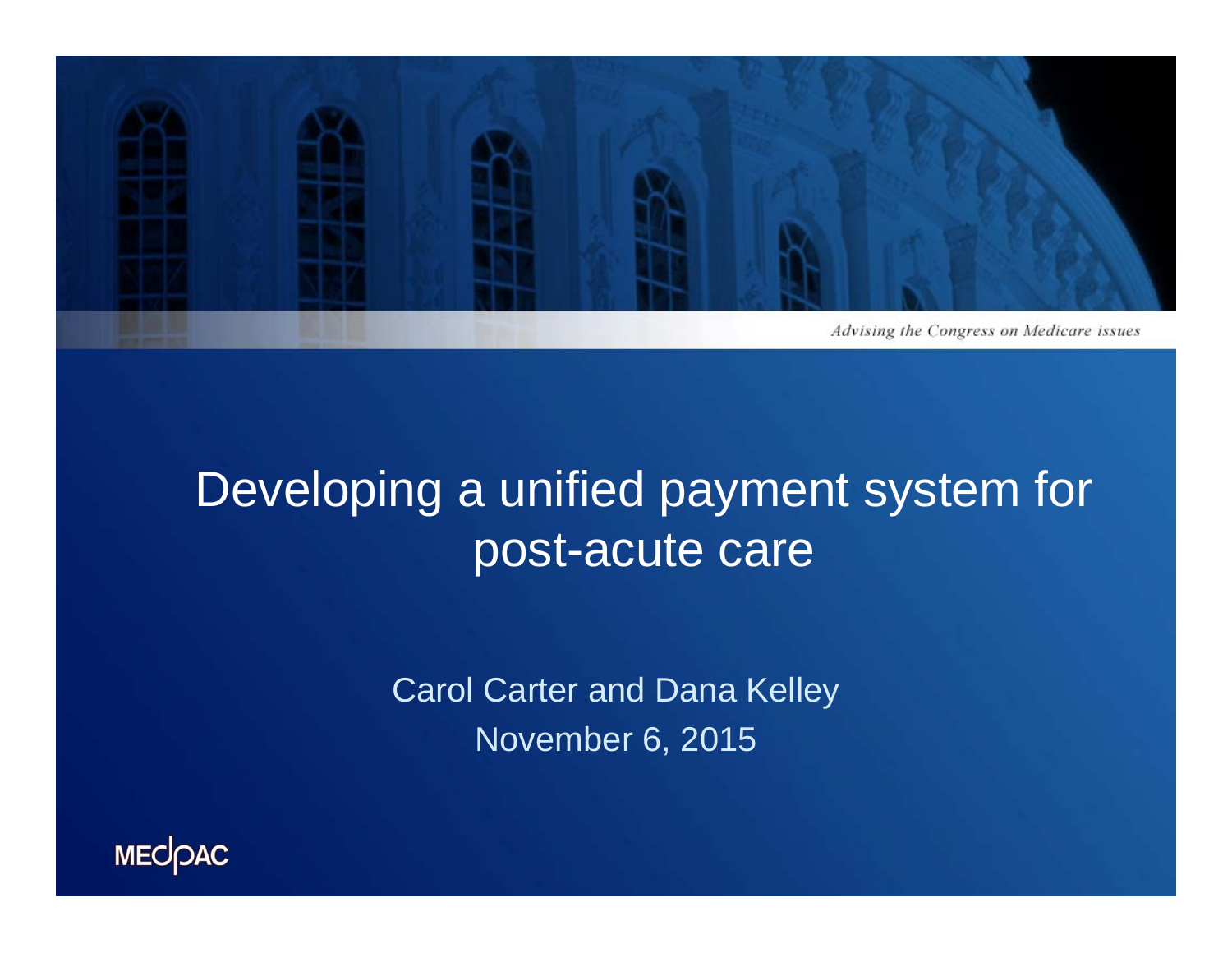### Timeline for PAC PPS

| <b>IMPACT Act requirements</b>                                                   | Due date          |
|----------------------------------------------------------------------------------|-------------------|
| MedPAC report on recommended features<br>of a PAC PPS and likely impacts         | <b>June 2016</b>  |
| CMS collection of patient assessment data                                        | Oct 2018–Oct 2020 |
| Secretary's report on unified PPS using<br>2 years' patient assessment data      | Sometime in 2022  |
| MedPAC report on a PAC PPS, including<br>recommendations and technical prototype | June 2023 (?)     |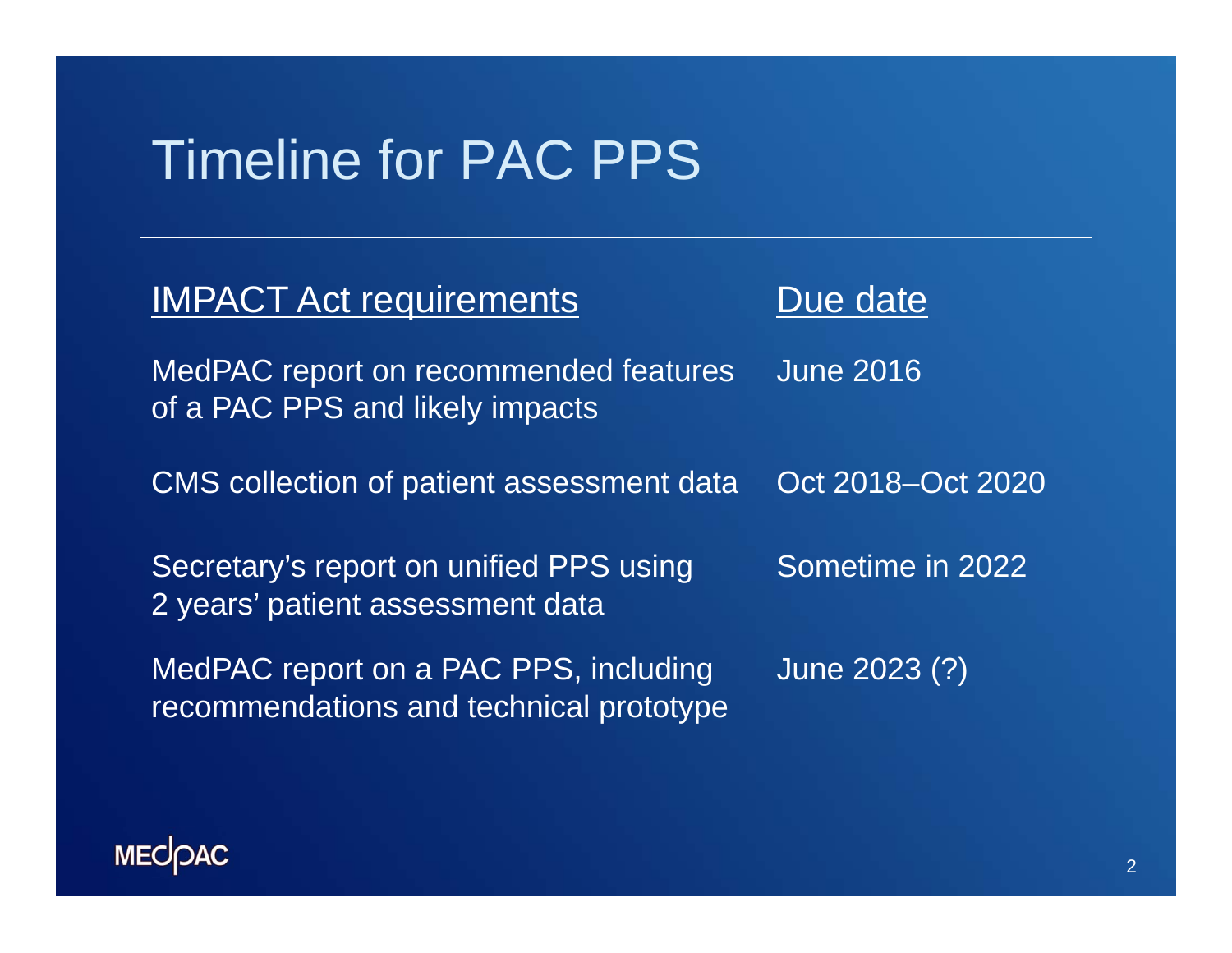## Continued discussion of mandated report on a PAC PPS

### **- In September**

- **Presented our approach to the mandate**
- Reviewed our initial results of modeling stays in CMS's PAC demonstration
- Today's topics
	- **Discuss issues raised in September meeting**
- In January
	- Review results of modeling all PAC stays in 2013
	- **Estimate impacts on payments**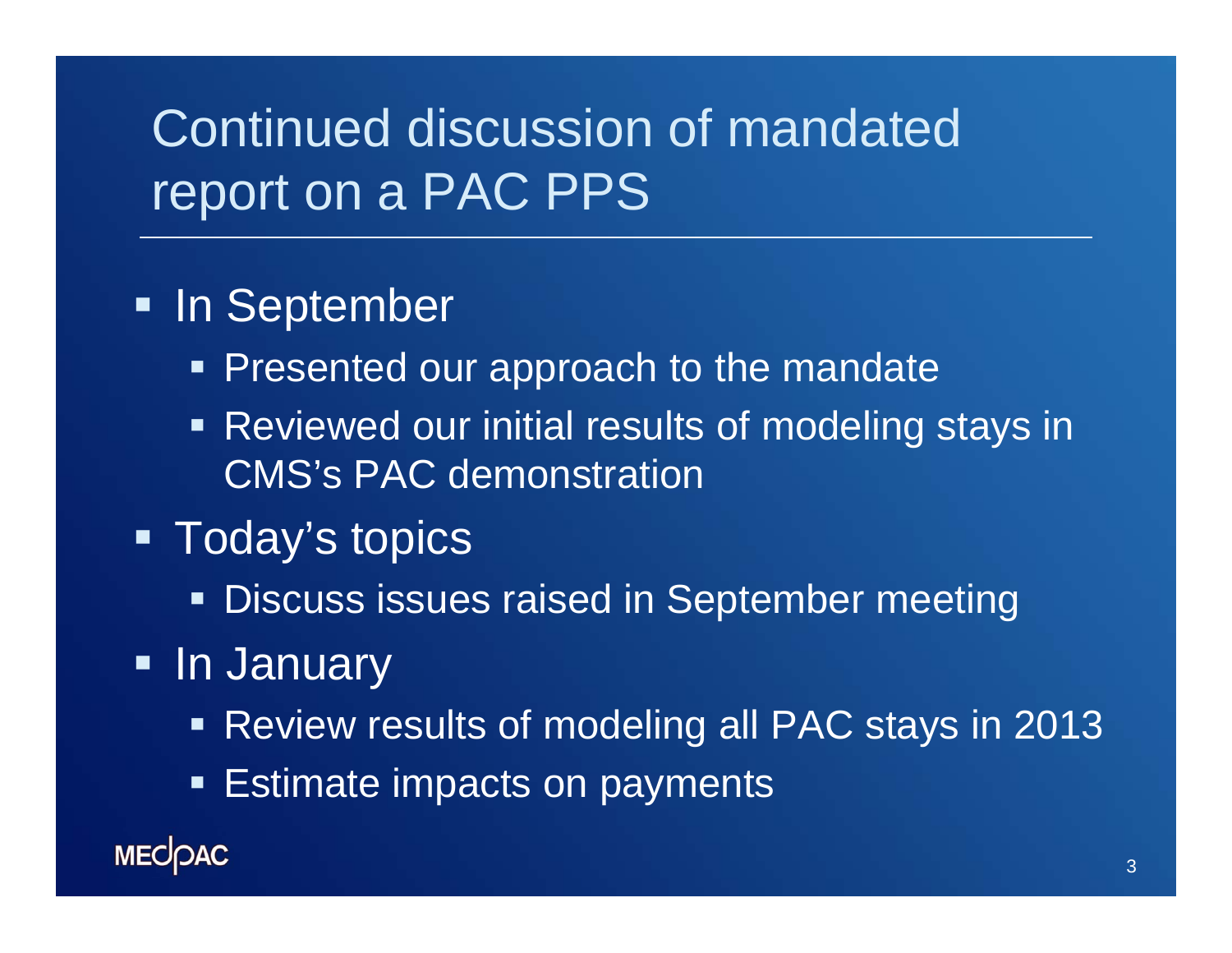# A unified, patient-based PAC PPS is a first step towards broader reform

- **A new PAC PPS should not be the end point** for PAC payment reform
- **Even with unified pricing, FFS incentives will** remain
	- **Minimize the care provided during the stay**
	- $\blacksquare$ Discharge patients quickly to next setting
	- **Multiple PAC stays that do not support care** coordination

 Medicare should move towards putting providers at risk over longer periods of time **MECOAC**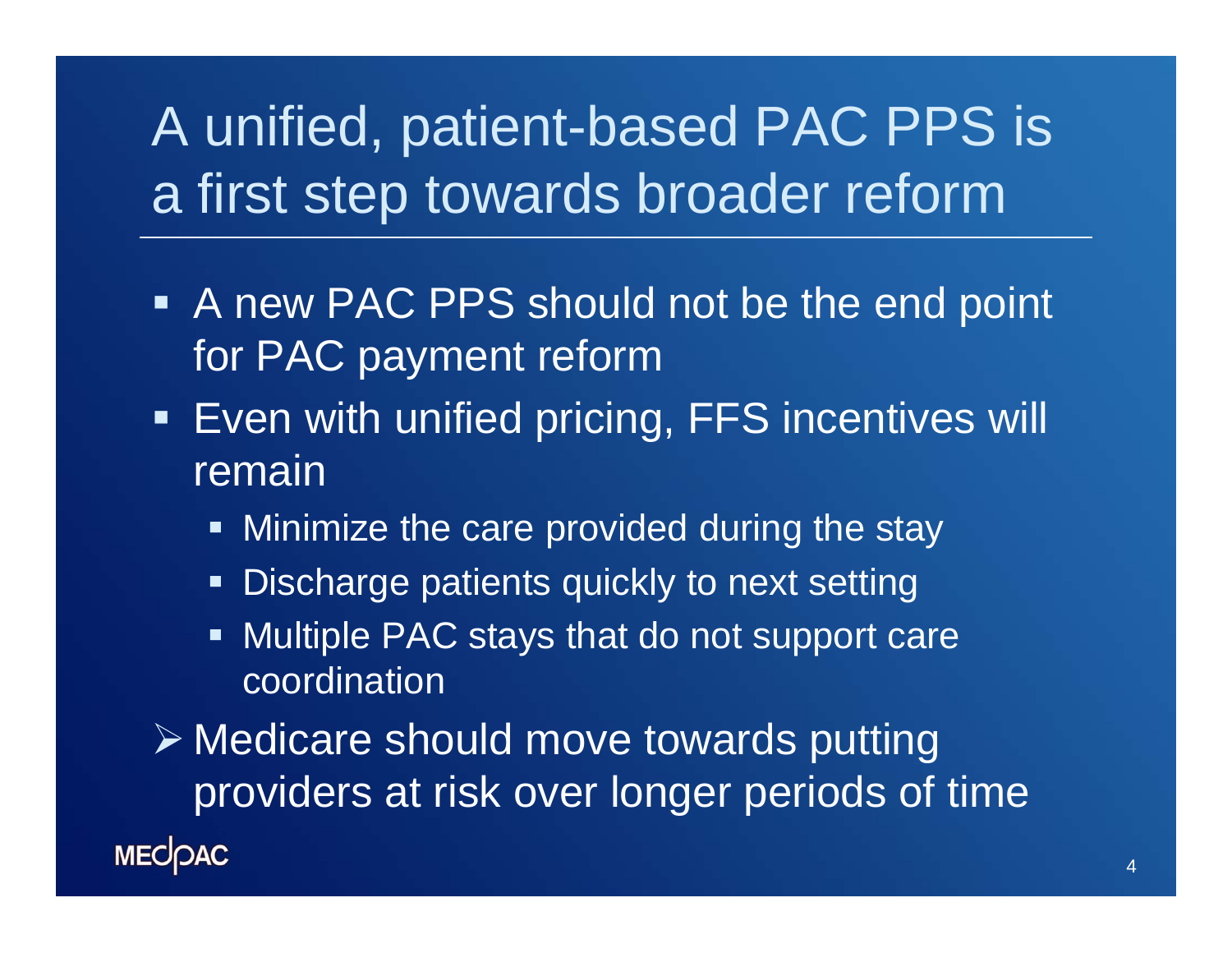### Review of September findings

- $\blacksquare$  . Developed a common unit of service and a common risk-adjustment method
- $\blacksquare$  Designed two models to pay for PAC
	- Routine + therapy services across 4 settings (HHA, SNF, IRF, and LTCH)
	- Nontherapy ancillary services across 3 settings (SNF, IRF, and LTCH)
- Models are accurate and could be used to establish payments
- **A** unified PPS will change how and where PAC services are furnished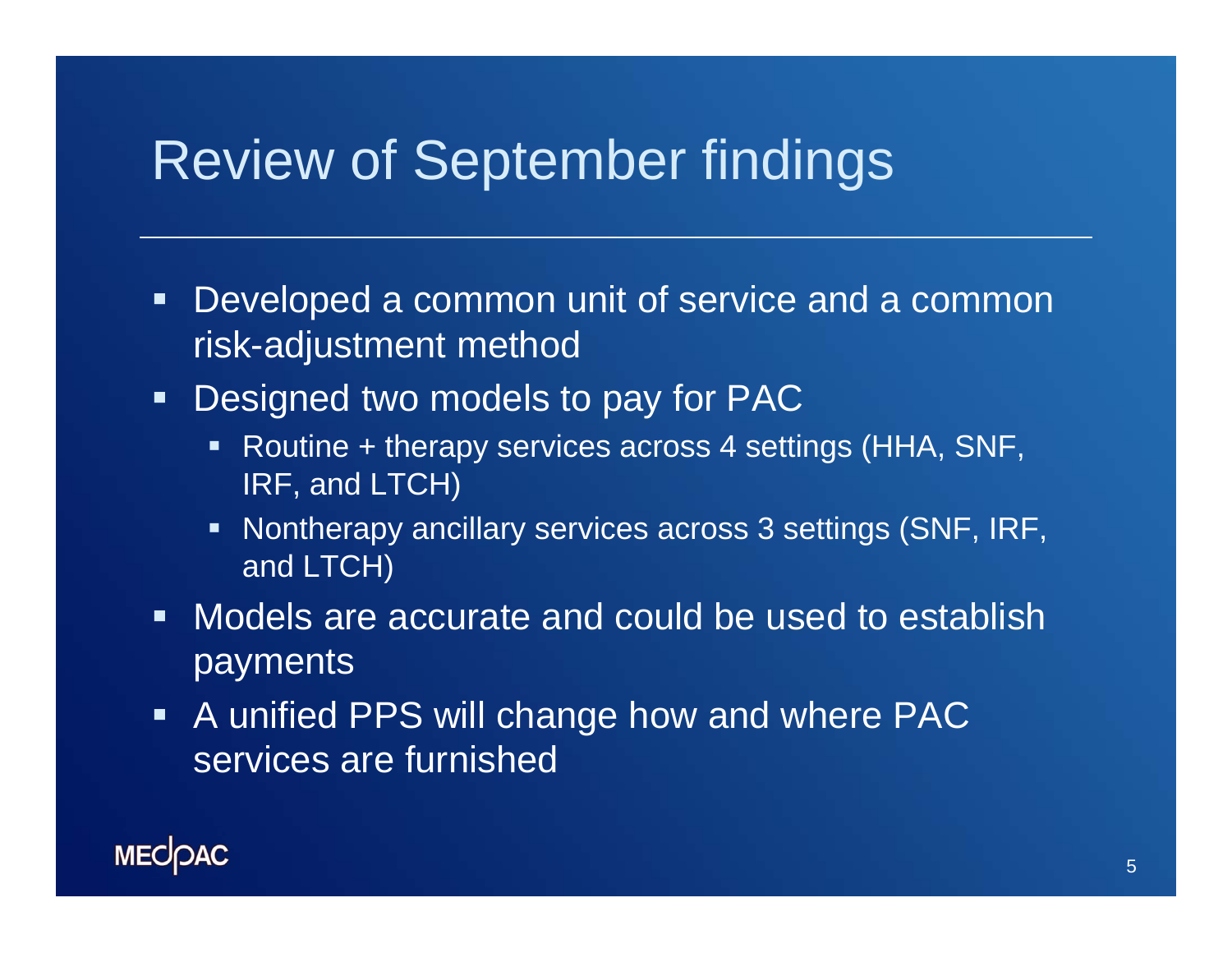### Issues raised at September meeting

- **Approach to estimating costs and payments** under a PAC PPS
- **EXADDED Andritional preliminary results**
- **Even with improved PPS, companion policies** are needed to dampen FFS incentives
- Ξ Comparison of outcomes across PAC settings
- $\blacksquare$ Changes to regulatory requirements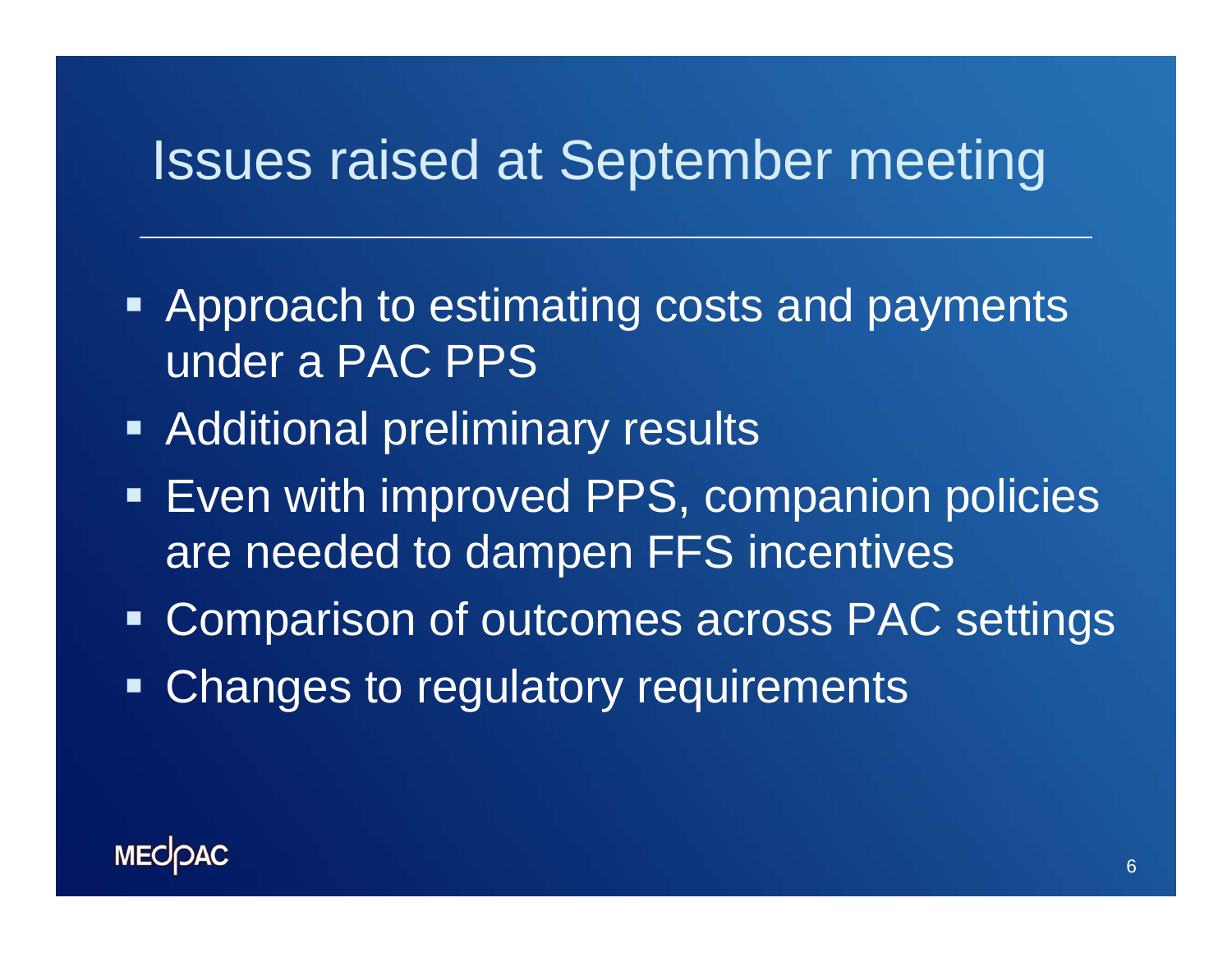# Approach to estimating costs and payments under a PAC PPS

- **Ideal: Base payments on cost of efficient care** at the most appropriate setting
- **Current: Use reflects many factors; no** evidence-based guidelines on best care
- **Unified PPS:** 
	- **Proposed approach: Base payments on current** practice
	- **Over time, revise payments to reflect changes in** practice

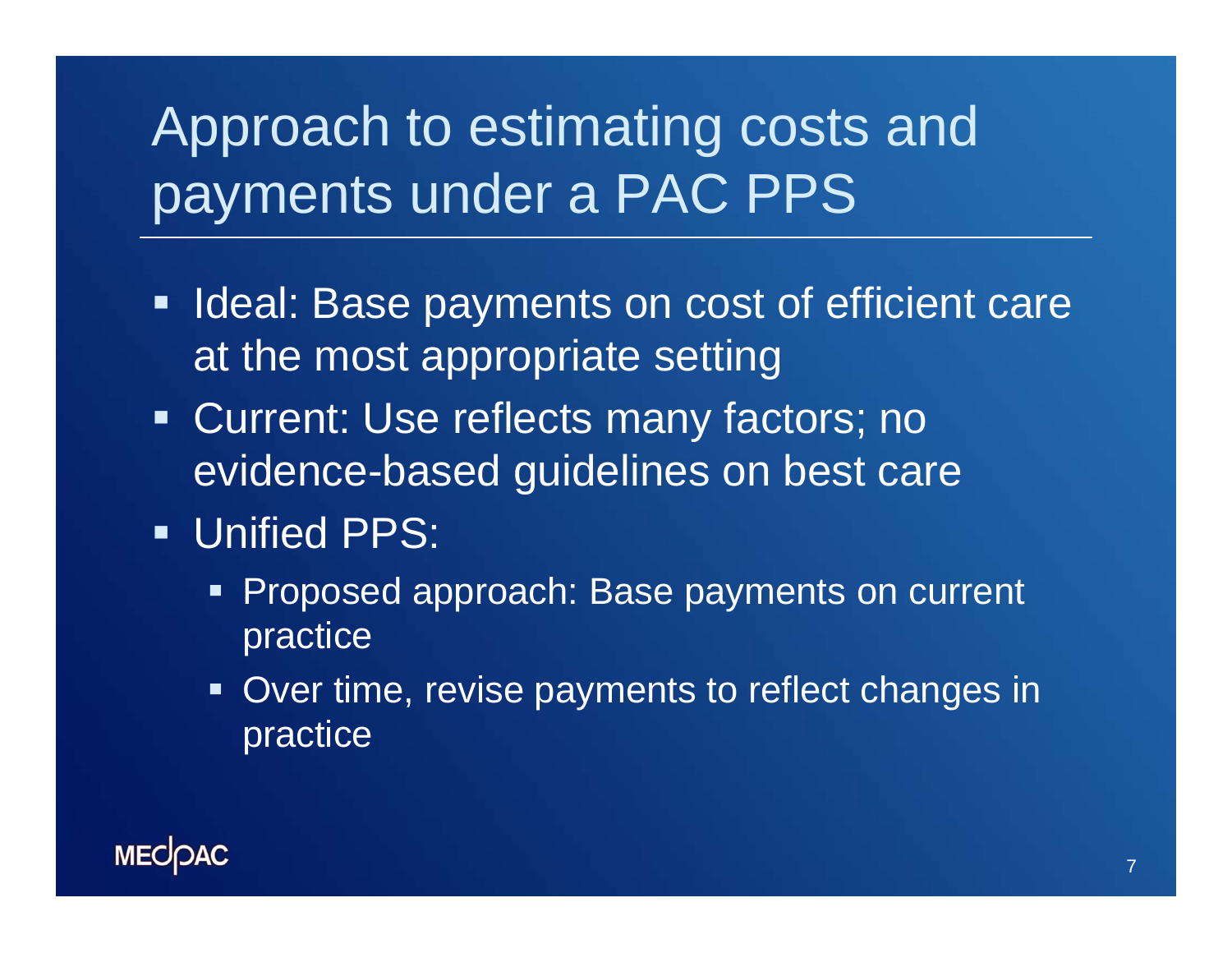# Preliminary analysis of PAC-PRD stays: Groups examined

Previous groups:

4 Clinical groups Chronically critically ill

Community admit DisabledDual eligible

#### New groups:

- 10 Clinical groups
- 2 Functional status
- 1 Cognitively impaired
- 2 Patient severity

Community admit DisabledDual eligible

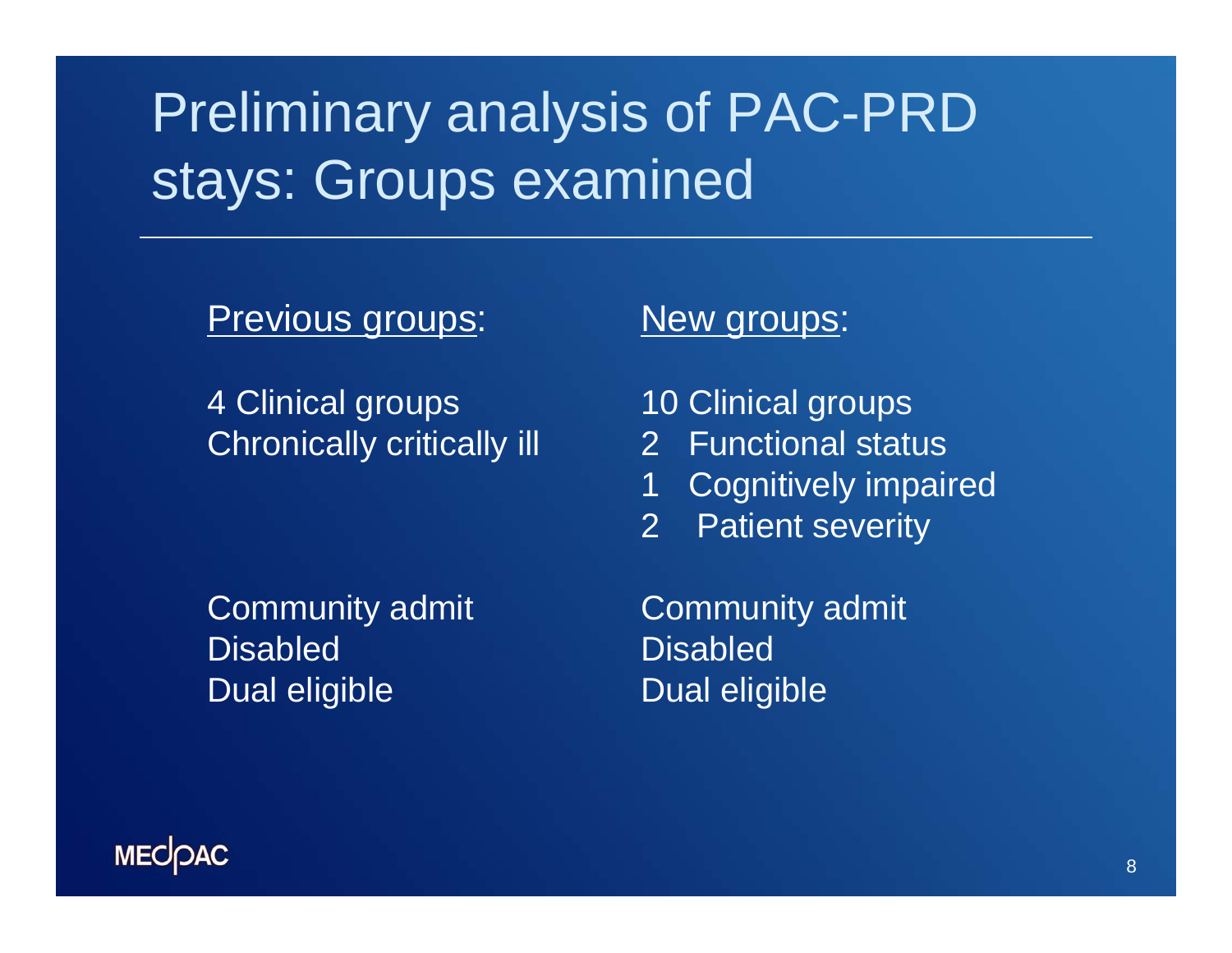### Preliminary results of PAC-PRD stays: Ratios of average predicted costs to average actual costs

| <b>Patient group</b>        | <b>Routine + therapy</b><br>$(r^2=.56)$ | <b>Routine + therapy</b><br>+ NTA $(r^2 = .36)$ |
|-----------------------------|-----------------------------------------|-------------------------------------------------|
| <b>All stays</b>            | 1.0                                     | 1.0                                             |
| 10 Clinical groups          | $0.98 - 1.01$                           | $0.98 - 1.06$                                   |
| 2 Function groups           | $0.96 - 1.04$                           | $0.97 - 1.0$                                    |
| <b>Cognitively impaired</b> | 1.0                                     | 0.99                                            |
| 2 Patient severity groups   | $0.97 - 0.98$                           | 1.0                                             |
| <b>Community admit</b>      | 0.97                                    | 1.01                                            |
| With prior hospital stay    | 1.01                                    | 1.0                                             |
| <b>Disabled</b>             | 1.0                                     | 1.0                                             |
| Dual-eligible               | 0.97                                    | 0.96                                            |

**Results are preliminary and subject to change.** 



Source: The Urban Institute analysis of the PAC-PRD data.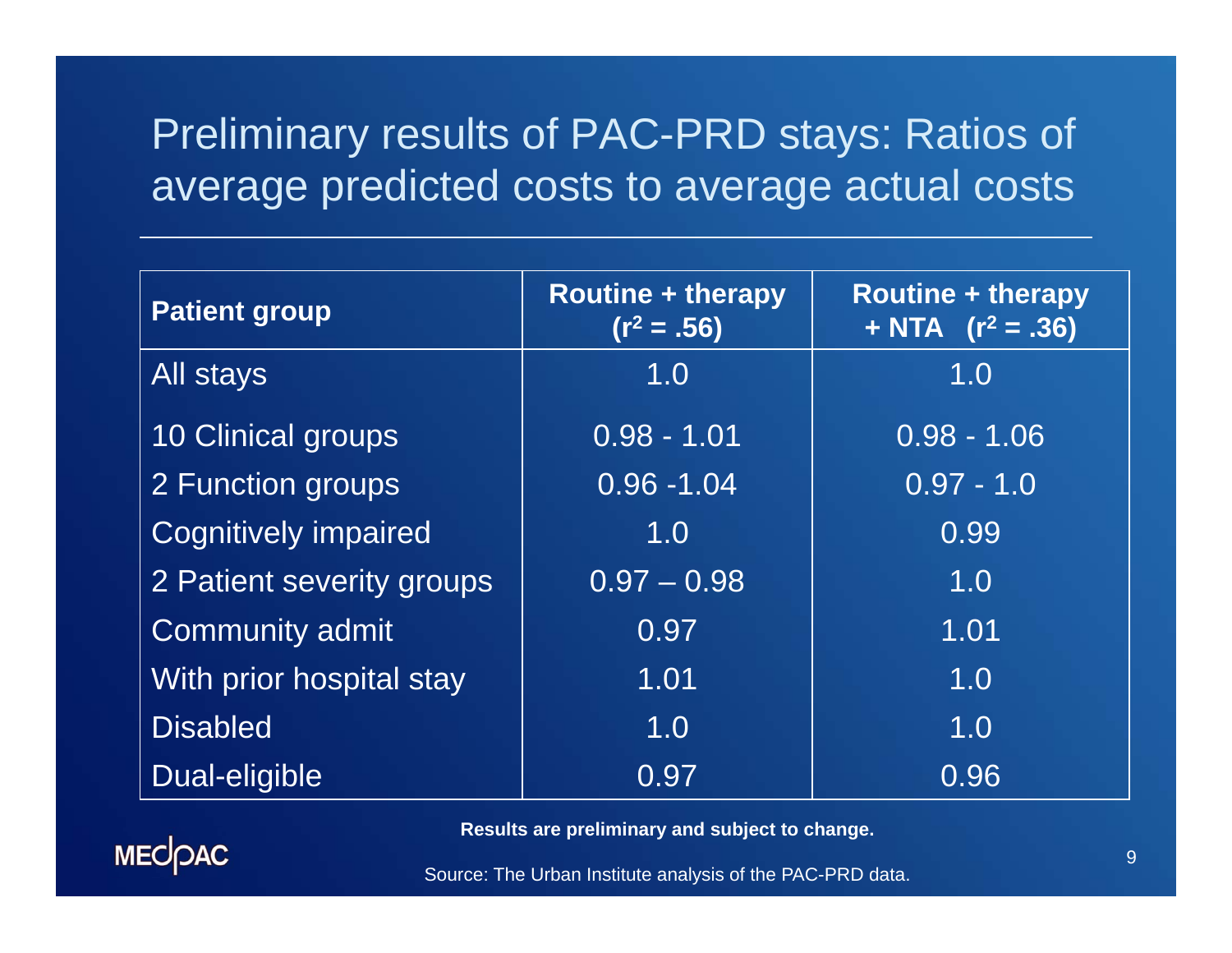## Why companion policies to unified PAC PPS are needed

#### **A unified PPS will:**

- $\blacksquare$  Establish a common base payment for PAC
- $\blacksquare$  Payments will vary based on patient characteristics, not the setting or amount of service provided

### **A unified PPS will not correct FFS incentives:**

- $\blacksquare$  Minimize care during the stay
- $\blacksquare$  Discharge patients quickly to next setting
- $\blacksquare$  Multiple PAC stays do not support care coordination

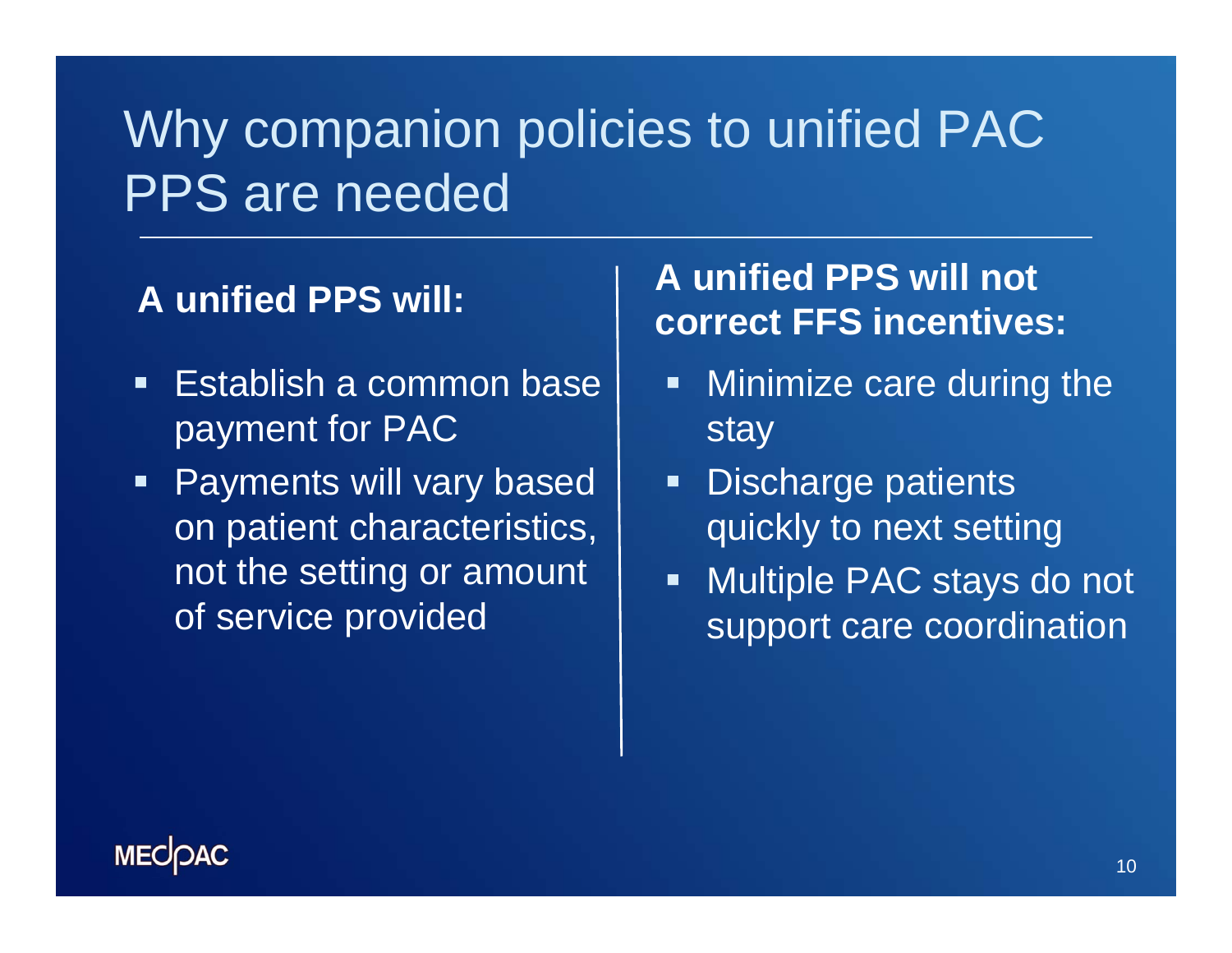## Policies to consider when implementing a PAC PPS

Ξ Companion policies to dampen FFS incentives

- **Value-based purchasing to reward high quality and** episode efficiency
- A measure of resource use over a defined period of time
- **Readmission and transfer policies**
- **Pay a third party to manage PAC**
- 电压 Monitor provider responses to PAC PPS
- $\begin{array}{c} \rule{0.2cm}{0.15mm} \rule{0.2cm}{0.15mm} \rule{0.2cm}{0.15mm} \rule{0.2cm}{0.15mm} \rule{0.2cm}{0.15mm} \rule{0.2cm}{0.15mm} \rule{0.2cm}{0.15mm} \rule{0.2cm}{0.15mm} \rule{0.2cm}{0.15mm} \rule{0.2cm}{0.15mm} \rule{0.2cm}{0.15mm} \rule{0.2cm}{0.15mm} \rule{0.2cm}{0.15mm} \rule{0.2cm}{0.15mm} \rule{0.2cm}{0.15mm} \rule{$  Implement provider-supportive policies as part of the PPS (outlier policies, transition)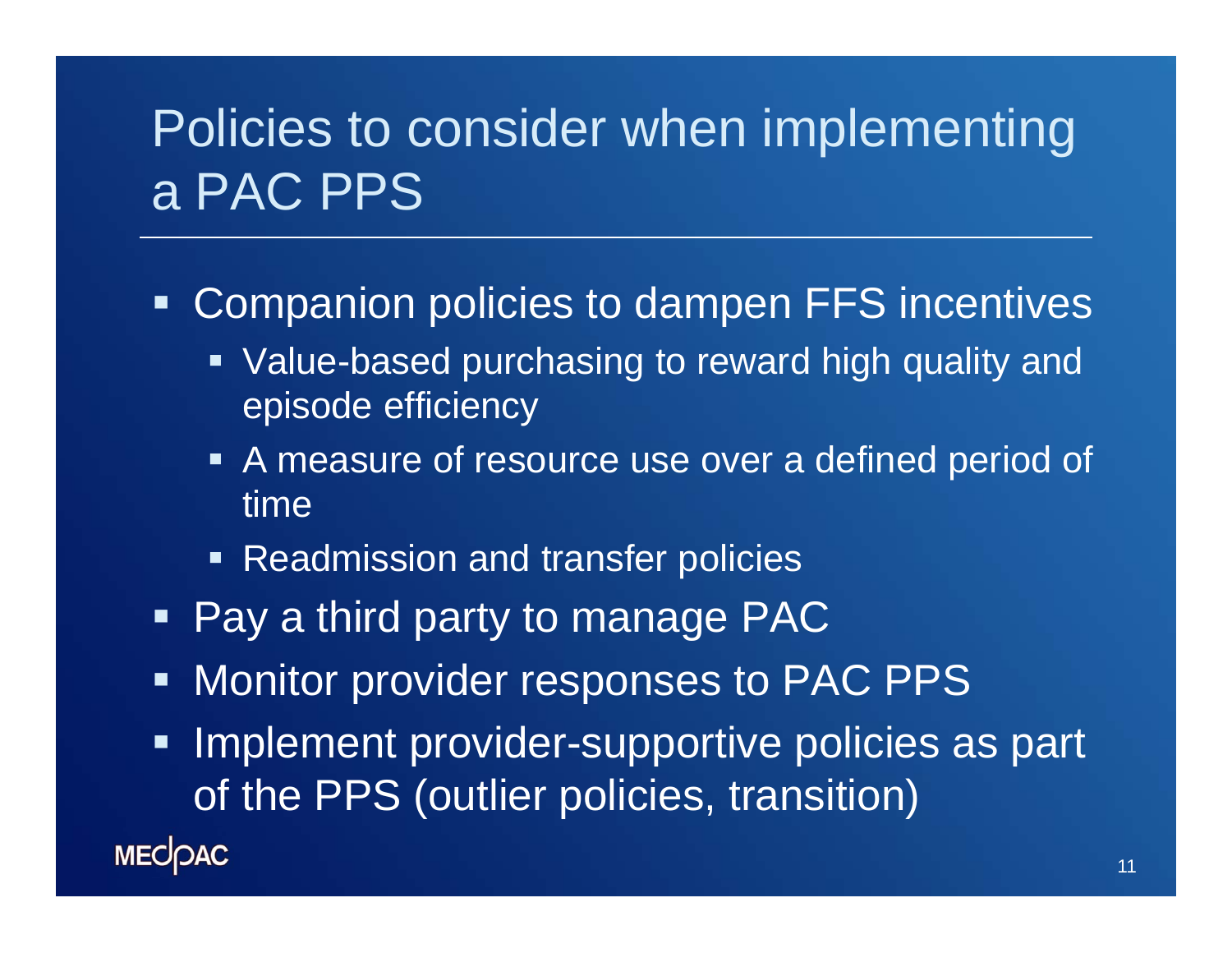# Medicare spending per beneficiary: A measure of resource use

**Hold PAC providers accountable for** resource use during the episode of care



**• Would align incentives across PAC settings** and hospital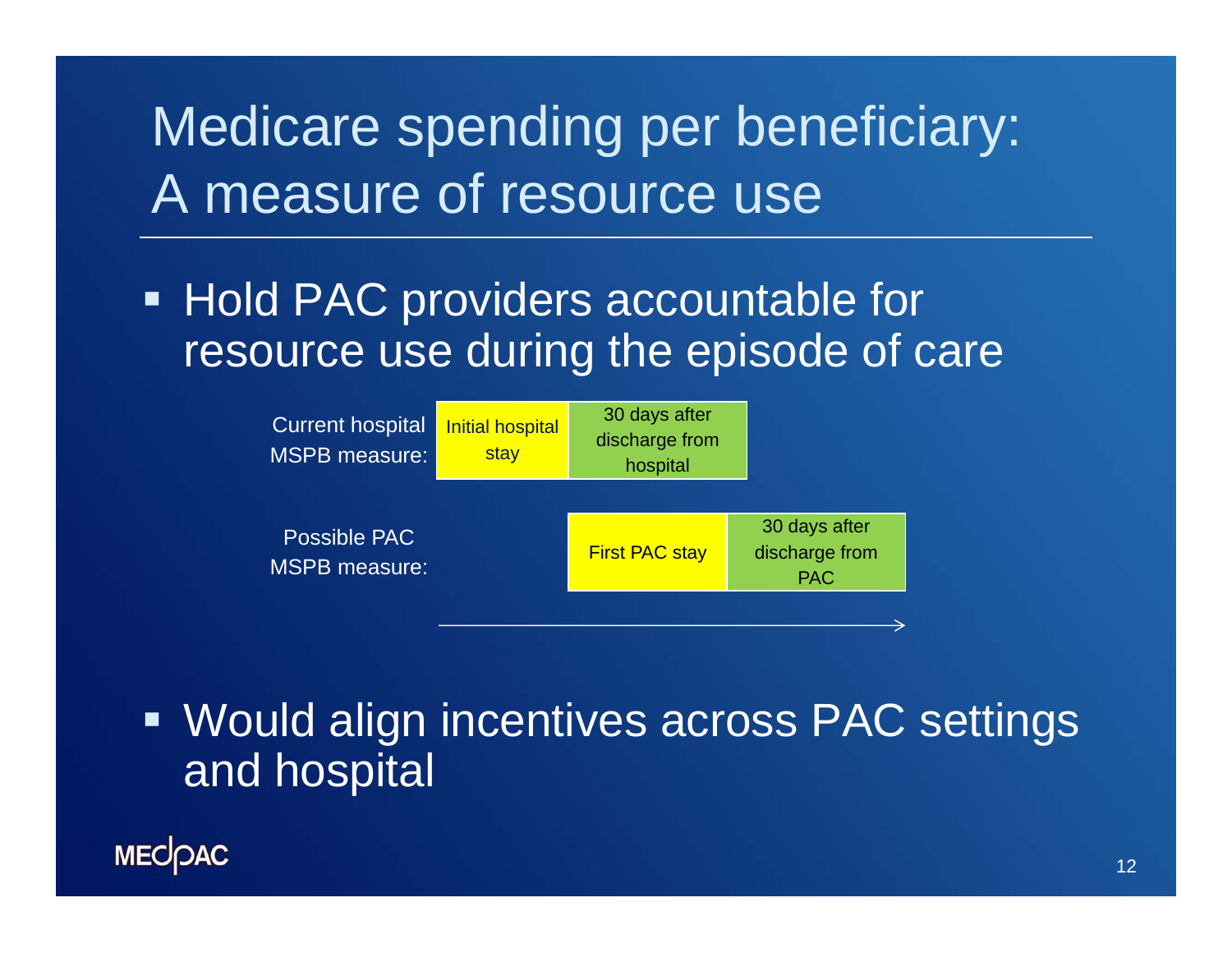# Comparison of outcomes across PAC settings

- **Few studies compare outcomes across** PAC settings for all patients
- **Evaluation of CMS's PAC-PRD compared** risk-adjusted outcomes
	- **Few differences in readmission rates**
	- **No differences in changes in mobility**
	- **Mixed differences in changes in self-care**

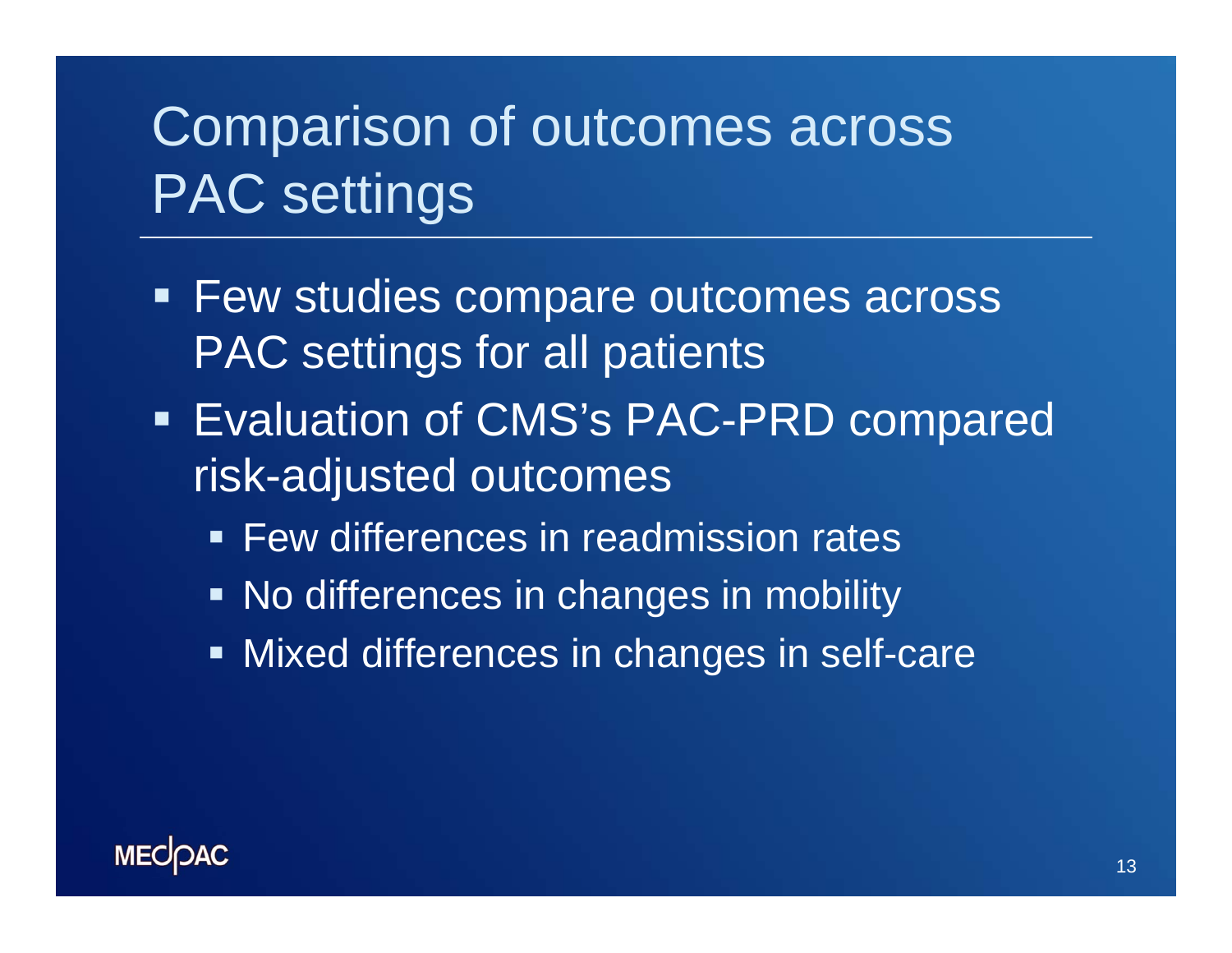# Changes to regulatory requirements for PAC providers

- **Providers should have flexibility to treat a** broad mix of patients
- Near-term: Consider waiving certain settingspecific requirements
	- IRFs: 60% rule, full-time physiatrist, intensive therapy requirement
	- **ELTCHs: 25-day average length of stay**
- **Example 1 Longer-term: Could ensure a baseline level** of competency across all PAC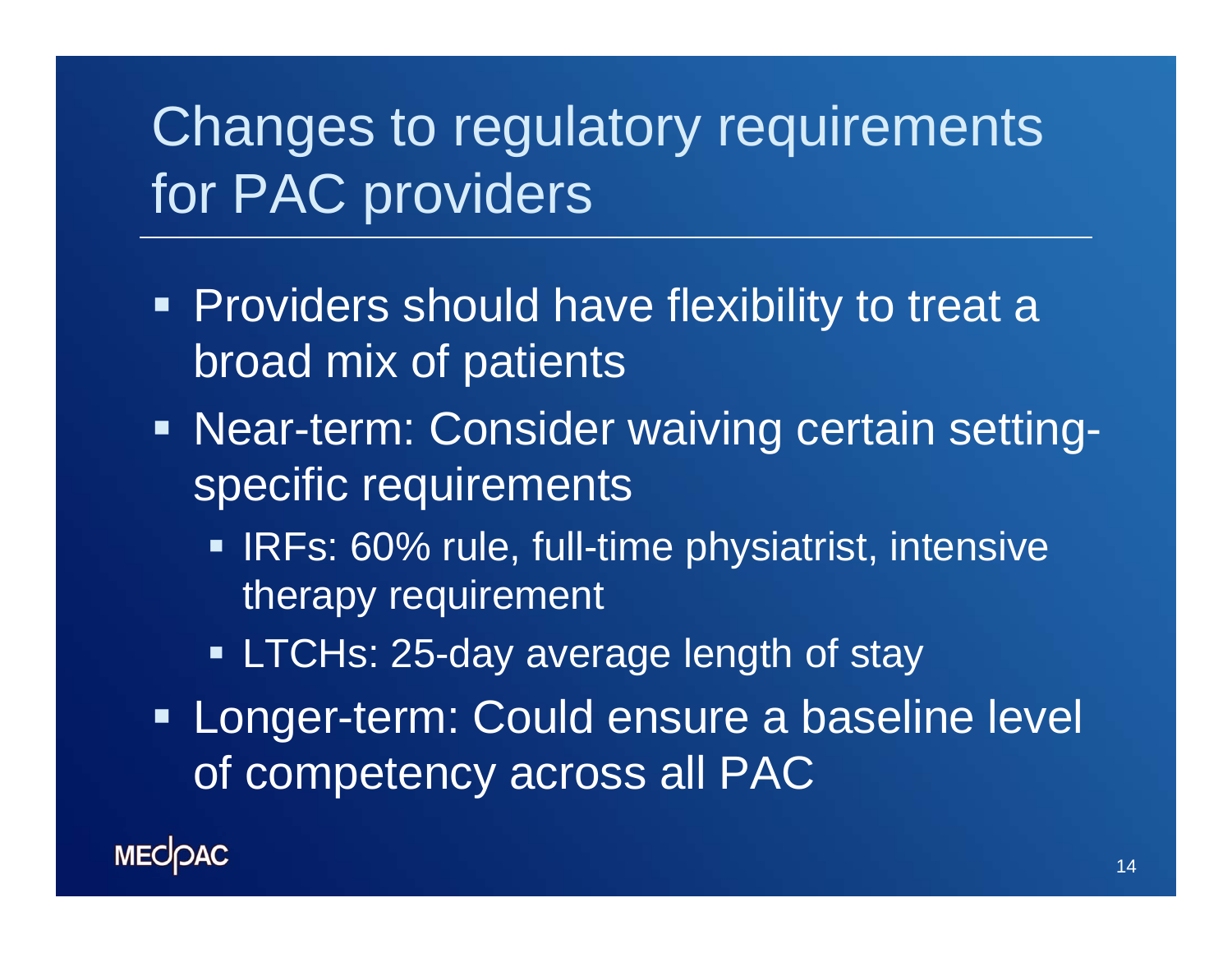# Longer-term: Develop a common set of PAC requirements

#### **Possible domains:**

- $\blacksquare$ **Staffing**
- $\blacksquare$ Physician/NP/PA presence
- $\blacksquare$ Frequency of assessments
- $\blacksquare$  Staff training and competence
- $\blacksquare$  Care and discharge planning
- $\blacksquare$ Infection control
- $\blacksquare$ Patient rights
- $\blacksquare$ Ethics and compliance

#### **Common requirements could:**

- $\blacksquare$  Raise the level of care furnished in SNFs
- $\blacksquare$  Effectively lower the IRF and LTCH requirements
- $\blacksquare$  Specify competencies to treat certain conditions (e.g., wound or ventilator care)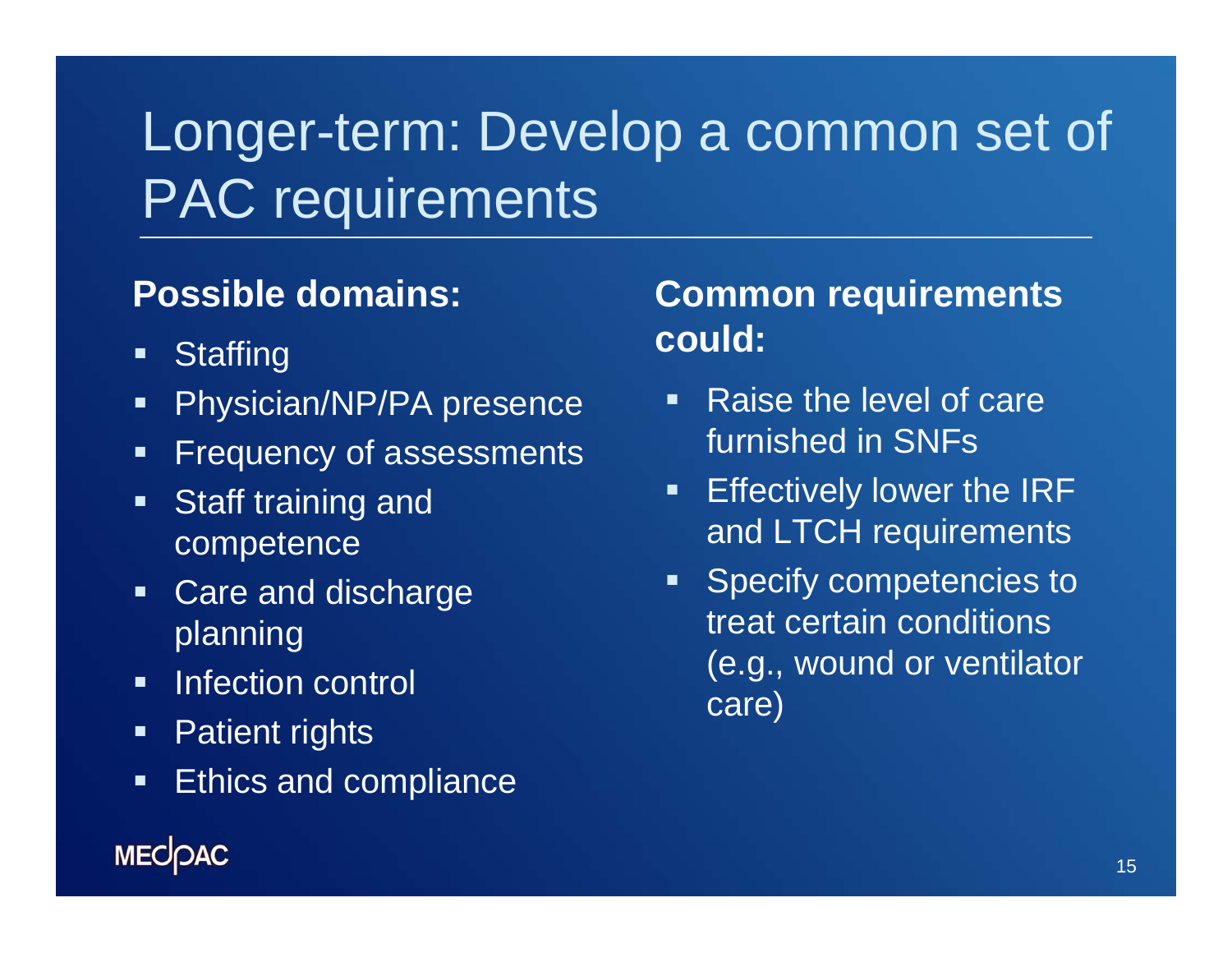### **Summary**

- A reasonably accurate PAC PPS can be designed
	- **Begin with payments set to reflect current** practice and revise over time
- **Consider additional policies to improve** incentives and ease transition
- **Setting-specific regulations** 
	- **Near-term: Waive certain requirements**
	- $\blacksquare$  Longer-term: Develop a common set of requirements for PAC providers